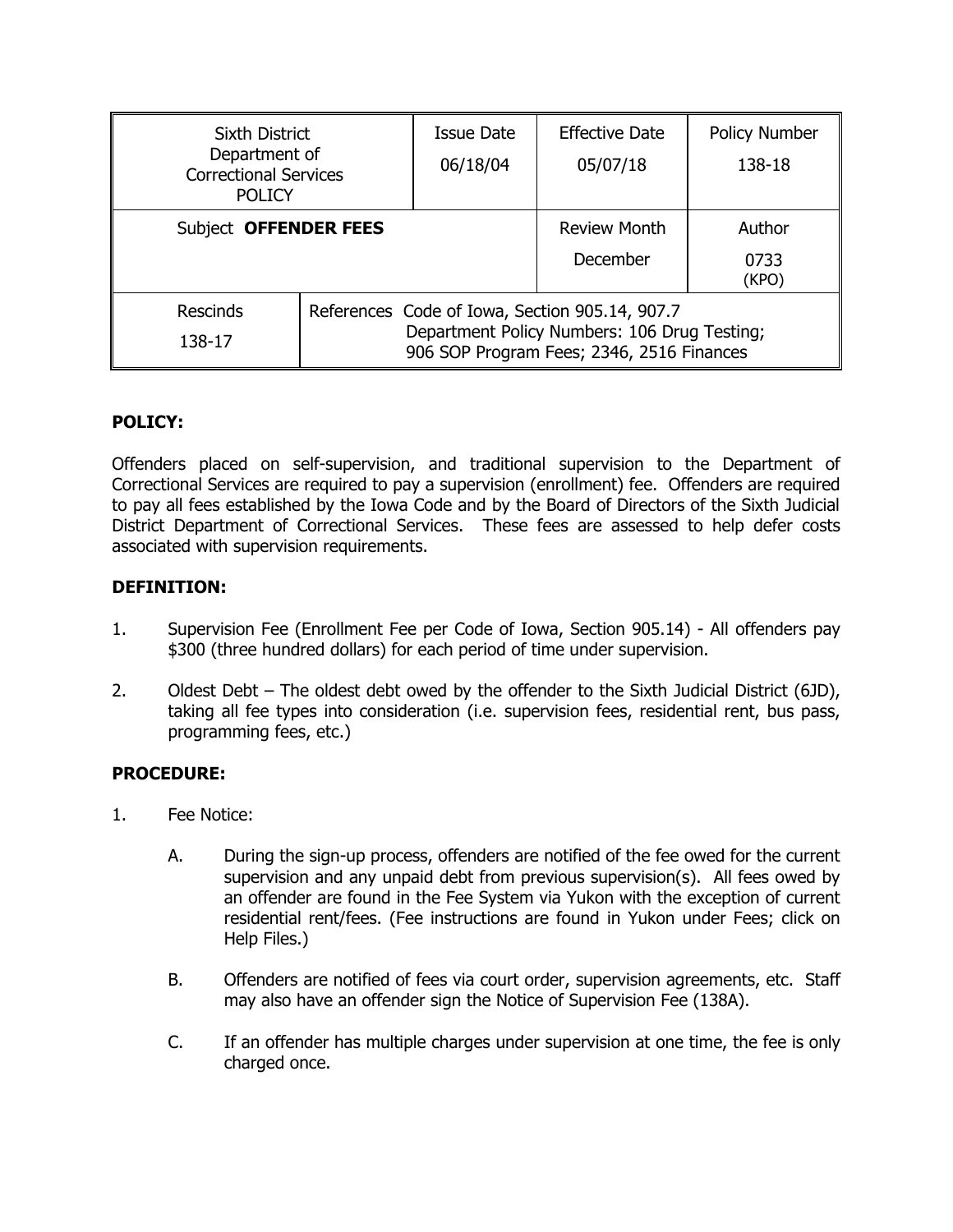### **POLICY NUMBER 138-18 PAGE 2 OF 4**

### **PROCEDURE: (continued)**

- 2. Field Services Collection Procedure:
	- A. All payments are applied to 6JD IDAP fees first and then the oldest 6JD debt. Payments are made at any Department of Correctional Services office. Acceptable methods of payment include cash, personal checks, money order, cashier's check, travelers check or credit card. Credit card payments are not accepted over the phone as we must have the cardholder's signature on file. After all 6JD fees are paid in full, payments for fees owing in other Districts may be collected from the offender.
	- B. When a personal check is returned as unpaid, the following entries are made in the fee system:
		- 1) the "No Checks" box is marked as an indicator to staff that personal checks can no longer be accepted from this offender;
		- 2) the payment is reversed;
		- 3) any fee incurred by the Department for the returned check is assessed to the offender by entry into the fee system.
	- C. All payments are receipted into the fee collection system by clerical staff. In all instances, a receipt from the fee system showing payment made and any outstanding balance is provided to the offender either in person, by mail or email.
	- D. When it is not possible to enter payments into the fee system, a pre-numbered 3-part (manual) receipt from a bound receipt book is used to document the transaction. Payments receipted manually are entered later into the fee system. Each manual receipt is to reflect the following information:
		- 1) Date of Receipt;
		- 2) Offender's Name;
		- 3) Offender's ICON Number;
		- 4) Amount of Payment;
		- 5) Method of Payment;
		- 6) Signature of Collection Agent;
		- 7) Signature of Offender if method of payment is cash.
	- E. Manual receipts are used in sequential order. If a receipt is mistakenly skipped, it must be voided. All original voided receipts are retained in the receipt book. Completely used receipt books are turned in to the Administrative Officer.
	- F. Payments are placed in a sealed envelope. The following information is written on the envelope: date, initials, fee type, dollar amount enclosed, receipt number, and ICON number. The envelope is placed in the appropriate safe/lockbox.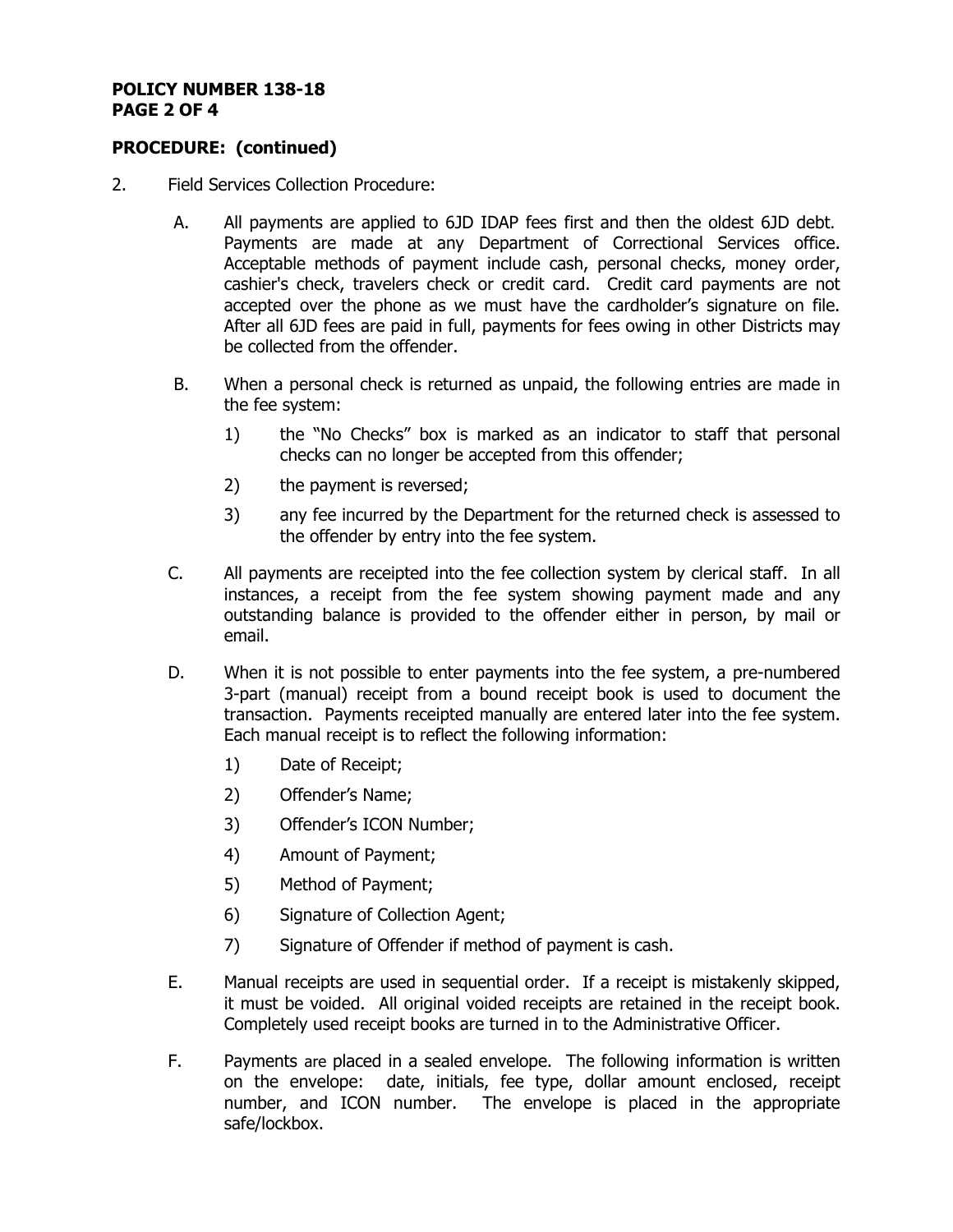#### **POLICY NUMBER 138-18 PAGE 3 OF 4**

### **PROCEDURE:** (continued)

- G. When payments are collected during group, the amount paid and the manual receipt number are written on the roster. A copy of the roster along with the payments collected are placed in a sealed envelope. The group name is written on the envelope and placed in the appropriate safe/lockbox.
- H. Payments are processed daily in the main offices: Cedar Rapids, Coralville and Toledo. Payments received in other offices are taken no less than weekly to a main office location for processing.
- I. Each office appoints an individual and a backup who is responsible for preparing a receipt report which must balance with the payments deposited. A report for the money deposited is sent to the Accounting Technician once each week. Problems or discrepancies are reported to the office Supervisor immediately.
- 3. Residential Collection Procedure:
	- A. The Residential Probation/Parole Officer (RPPO) notifies the offender of the amount owing on their supervision fee and any other unpaid debt owed to the Sixth Judicial District. See Finances policy (2346–ANCHOR; 2516– GRHC/HH/ LANC).
- 4. Credit Card/Debit Card transactions.
	- A. When payments are made in person with a credit/debit card, the card holder must sign the charge receipt printout. The card holder receives the credit card receipt. The receipt from the fee system is provided to the offender.
	- B. When a payment slip is received for a credit card payment, the payment slip must be signed by the card holder. The transaction is processed and the credit card receipt is provided to the card holder. The receipt from the fee system is provided to the offender.
	- C. Field service offenders have the option to pay online using a credit card by accessing the District's website. Any fees associated with these online payments are assessed to the payer. A receipt is available to print through the online payment service.
- 5. Agreement to Pay:
	- A. If an offender is unable to make payment in full, an Agreement to Pay (138B) may be generated from ICON Templates to document a payment schedule.